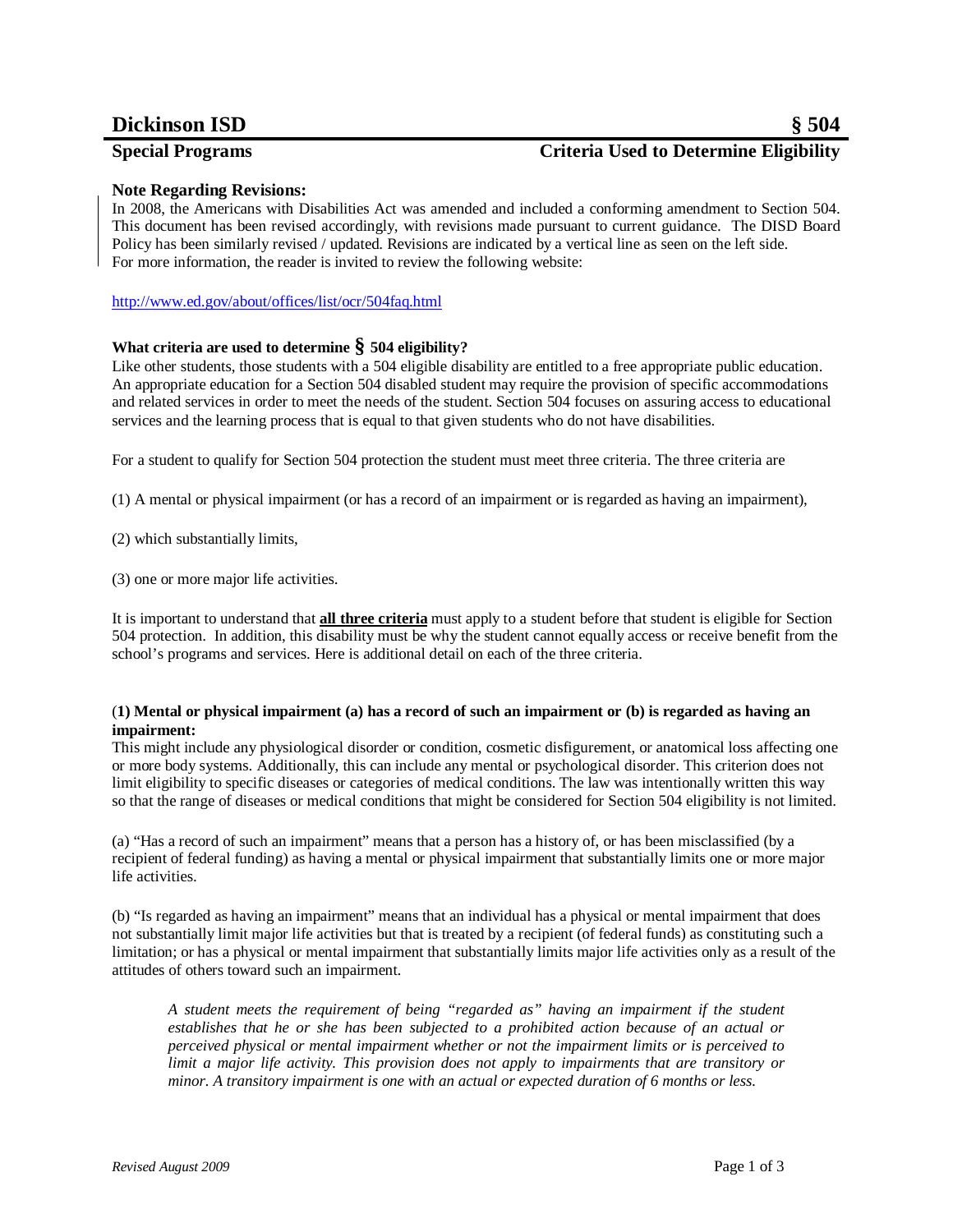Thus, in the case of "has a record of" and "is regarded as having" individuals receive Section 504 protection, not necessarily because they have a qualifying disability, but to protect them from being injured by the prejudice or stereotypic attitudes of others. Schools have no obligation to identify these students or provide them with a Section 504 plan. However, schools are prohibited from discriminating against them in all programs and activities.

**Must a school district develop a Section 504 plan for a student who either "has a record of disability" or is "regarded as disabled"?**

No. In public elementary and secondary schools, unless a student actually has an impairment that substantially limits a major life activity, the mere fact that a student has a "record of" or is "regarded as" disabled is insufficient, in itself, to trigger those Section 504 protections that require the provision of a free appropriate public education (FAPE). This is consistent with the Amendments Act (see FAQ 1), in which Congress clarified that an individual who meets the definition of disability solely by virtue of being "regarded as" disabled is not entitled to reasonable accommodations or the reasonable modification of policies, practices or procedures. The phrases "has a record of disability" and "is regarded as disabled" are meant to reach the situation in which a student either does not currently have or never had a disability, but is treated by others as such

#### **(2) Substantially limits:**

Section 504 does not specifically define the term "substantially limits". The basis for evaluating this criterion is on the impact a disability has on one or more of a student's major life activities. It is vital to understand that for a student to qualify the impairment must impose an important and material limitation to one or more major life activities at the current time. The eligibility team will consider the nature and severity of the disability as well as how long the disability is expected to last. **Simply having a condition or disability does not automatically qualify a student for Section 504 protection.** The condition must present a barrier to the student's ability to access the same educational opportunities as that afforded a non-disabled student or a substantial limitation does not exist.

*OCR does not endorse a single formula or scale that measures "substantially limits" – rather, the determination of substantial limitation must be made on a case-by-case basis with respect to each individual student. The Section 504 regulatory provision at 34 C.F.R. 104.35 (c) requires that a group of knowledgeable persons draw upon information from a variety of sources in making this determination. [copied from the Department of Education FAQ on 504 on August 17, 2009]*

The team may also consider what factors have been taken to mitigate the impairment and its actual impact on the student on a day-by-day basis. The team may consider the manner, conditions, and duration in which a student performs the task in comparison to how non-disabled students perform the same task.

#### (**3) Major life activities:** *\*\* This section revised.*

"Major life activities" include caring for oneself, performing manual tasks, seeing, hearing, eating, sleeping, walking, standing, lifting, bending, speaking, breathing, learning, reading, concentrating, thinking, communicating, and working. "Major life activity" also includes the operation of major bodily functions, including functions of the immune system, normal cell growth, and digestive, bowel, bladder, neurological, brain, respiratory, circulatory, endocrine, and reproductive functions.

The team should consider that although reading is identified as a major life activity, not every student identified as having dyslexia, or dyslexic tendencies, would automatically qualify as needing 504 protection. Refer again to the "substantially limits"

#### **How is a Section 504 student review request made?**

A parent, guardian, teacher, student study team, counselors, related service providers, other school staff and administration, and/or community agencies can initiate a Section 504 review request. In DISD, the Problem Solving Team (PST) will meet to consider the request.